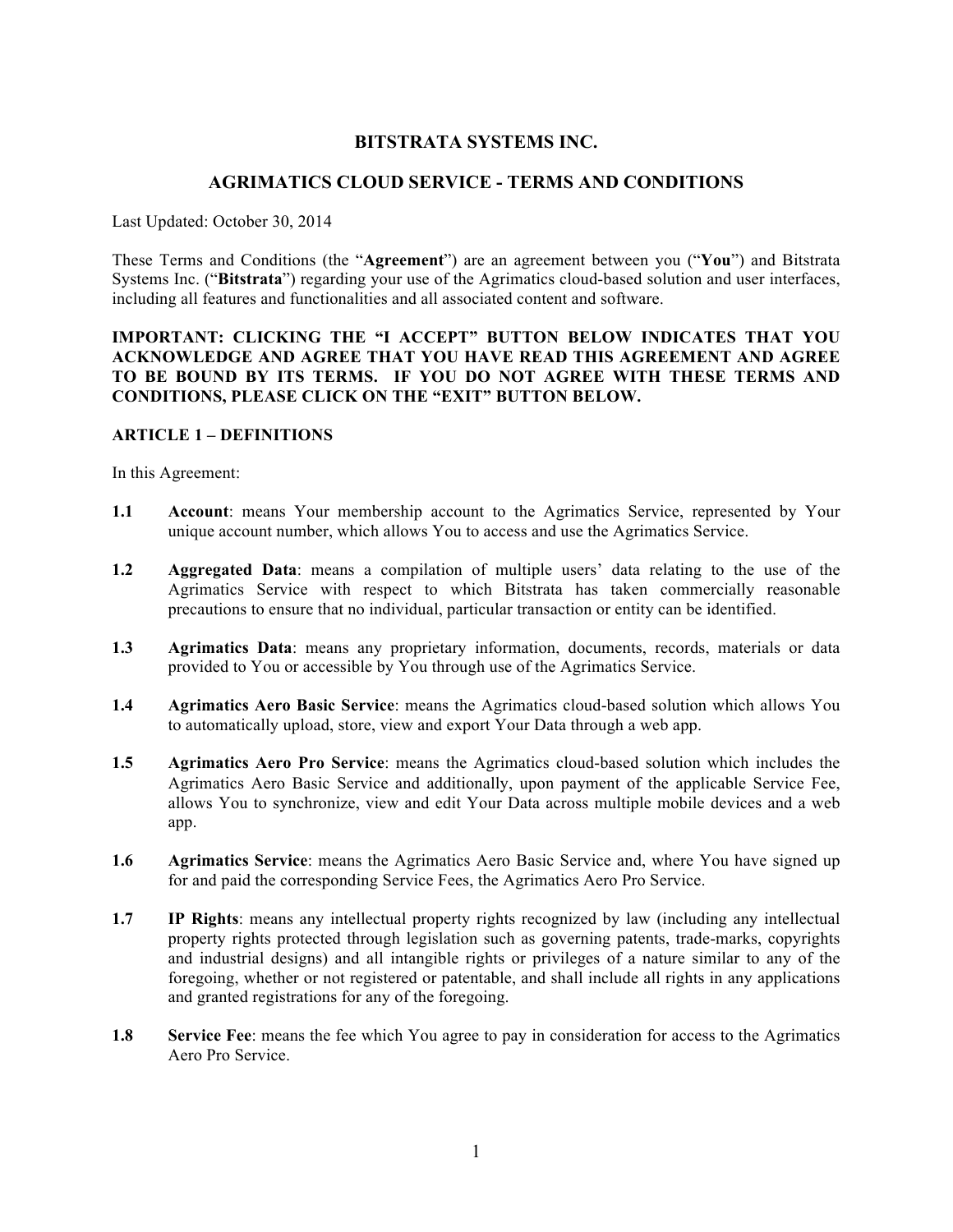**1.9 Your Data**: means any data, information or materials gathered, compiled, uploaded, created or authored by You using the Agrimatics Service (including but not limited to load weights and associated land locations), but does not include information or other data proprietary to Bitstrata.

## **ARTICLE 2 – THE AGRIMATICS SERVICE**

- **2.1 License to Use Agrimatics Aero Basic Service**. Bitstrata grants You a personal, nontransferable and non-exclusive right and license, for the term of this Agreement, to access and use the Agrimatics Aero Basic Service for the purpose of uploading, storing, viewing and exporting Your Data using a cloud-based solution and a web app.
- **2.2 License to Use Agrimatics Aero Pro Service**. Subject to completion of the sign-up procedure and the payment of the Service Fees described in Article 3 below, Bitstrata grants You a personal, non-transferable and non-exclusive right and license, for the term of this Agreement, to access and use the Agrimatics Aero Pro Service for the purpose of synchronizing, viewing and editing Your Data among and between a number of mobile devices and a web app.
- **2.3 Restrictions On Use**. You agree that You will not create derivative works of, reverse engineer, decompile, disassemble, adapt, translate, transmit, arrange, modify, copy, bundle, sell, sublicense, export, merge, transfer, loan, rent, lease, assign, share, outsource, host, publish, make available to any person or otherwise use, either directly or indirectly, the Agrimatics Service in whole or in part. You agree not to permit, allow or do anything that would infringe or otherwise prejudice the proprietary rights of Bitstrata or its licensors.
- **2.4 Changes to Service**. Bitstrata may, at its sole discretion, enhance, delete or modify the features, format, characteristics, functionality, and/or the procedures to use the Agrimatics Service, the information available to You through use of the Agrimatics Service and upgrades or updates to the Agrimatics Service, provided that such changes will not materially adversely affect Your use of the Agrimatics Service.
- **2.5 Changes to Terms**. Bitstrata may amend the terms and conditions of this Agreement from time to time by providing such revised Agreement to You or by publishing the revised Agreement on the Agrimatics Aero website. You are responsible for periodically reviewing the amendments on the Agrimatics Aero website and You are deemed to be aware of such amendments. Your continued use of the Agrimatics Service shall constitute Your acceptance to be bound by the revised Agreement.

### **ARTICLE 3 – SERVICE FEES FOR AGRIMATICS AERO PRO SERVICE**

- **3.1 Service Fees**. You acknowledge and agree that by signing up for the Agrimatics Aero Pro Service, You agree to provide Bitstrata with the annual Service Fees due in advance and in any event, no later than the 30th day of the first month of the applicable annual Term. The amount of such Service Fee shall be set out in the "Accounts" section within the web app. Bitstrata reserves the right to change the fee schedule at any time.
- **3.2 Consequences of Non-Payment or Delayed Payment of Fees**. If You fail to make prompt payment of the Service Fees when due, Bitstrata will provide You with notice of such default and may suspend or terminate this Agreement unless you have made payment within ten (10) days of the notice of default.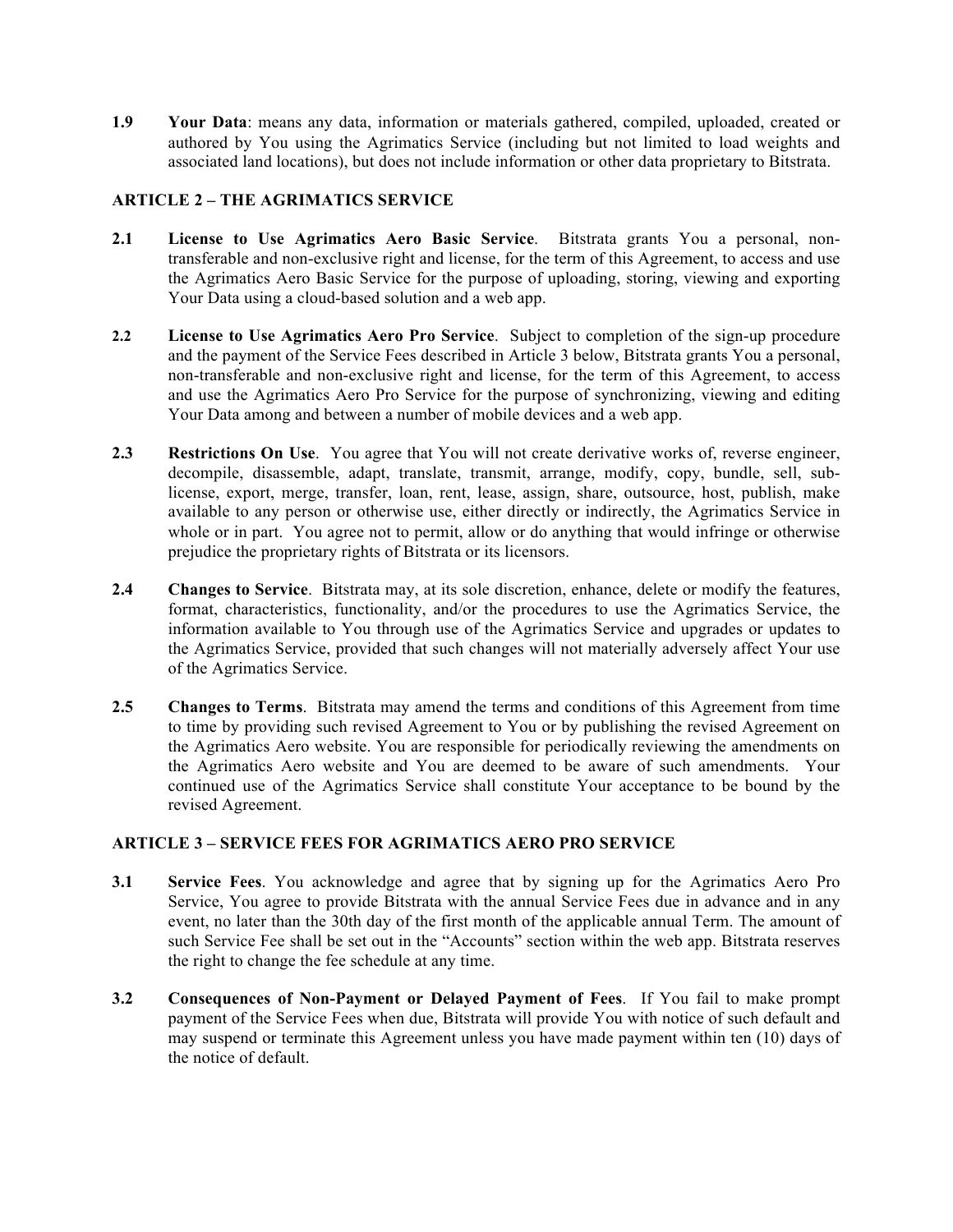- **3.3 Payment Processor**: You specifically acknowledge that Bitstrata may use a third party payment processing service in connection with Your Service Fees. You consent to the collection and use of Your Data (including, if applicable, personal information) by such payment processing service as necessary to process your payments.
- **3.4 Billing Errors and Discrepancies**. In the event You believe that Bitstrata has billed You in error, You must contact Bitstrata within sixty (60) days of the date of invoice. No refunds or adjustments will be provided for charges that are more than sixty (60) days old.
- **3.5 Currency**. All pricing is in United States dollars.
- **3.6 Taxes**. All prices exclude any applicable sales, retail, excise or similar taxes (including GST). You are fully responsible for any such taxes that You are obligated to pay or which we may collect from You in accordance with applicable laws.
- **3.7 No Refunds**. Service Fees are non-refundable. For greater certainty, regardless of the reason for termination, if the Agreement is terminated prior to the end of the annual Term all Service Fees that You paid in advance are non-refundable.

# **ARTICLE 4 – PRIVACY AND DATA**

- **4.1 Bitstrata Privacy Statement**. It is Bitstrata's policy to protect and respect the privacy of all personal information that we collect, and to hold in strict confidence all information concerning the business and affairs of our customers gathered in the course of our professional relationship. While the nature of the information collected by Bitstrata is generally not subject to privacy laws, Bitstrata strives to protect the privacy of all customer information to the standards established for personal information.
	- (a) **Collection and Use**. Bitstrata is committed to respecting the confidentiality of our customers' information, including personal information. In connection with the Agrimatics Service, the customer information collected by Bitstrata may include, but is not limited to: name, email address, personal and/or business address, grain weight data and (where equipped) land descriptions and locations. Bitstrata collects and uses Your Data, as necessary, for the purpose of providing the Agrimatics Service and administering the customer relationship generally including, without limitation, for the purpose of offering additional opportunities which Bitstrata feels will be of interest to You. You may opt-out of receiving such marketing communications or customized advertising by contacting us at the address below.
	- (b) **Disclosure**. In certain instances, Bitstrata may also share Your Data with third party service providers, including service providers located outside of Canada, performing functions on our behalf, including, without limitation, vendors that process credit card orders, provide us marketing or promotional assistance, analyze data, and assist us with customer service. Bitstrata has taken all appropriate technical, organizational and legal steps to secure Your Data.
- **4.2 Data Security and Integrity**. You shall have sole responsibility for the accuracy, currency, quality, integrity, legality, reliability, and appropriateness of all of Your Data and Bitstrata shall not be responsible or liable for the deletion, correction, destruction, damage, loss or failure to store, monitor or transmit any data. Bitstrata shall not be responsible for adequate security, archival and/or back-up procedures on Your behalf. Further, Bitstrata will not be liable for any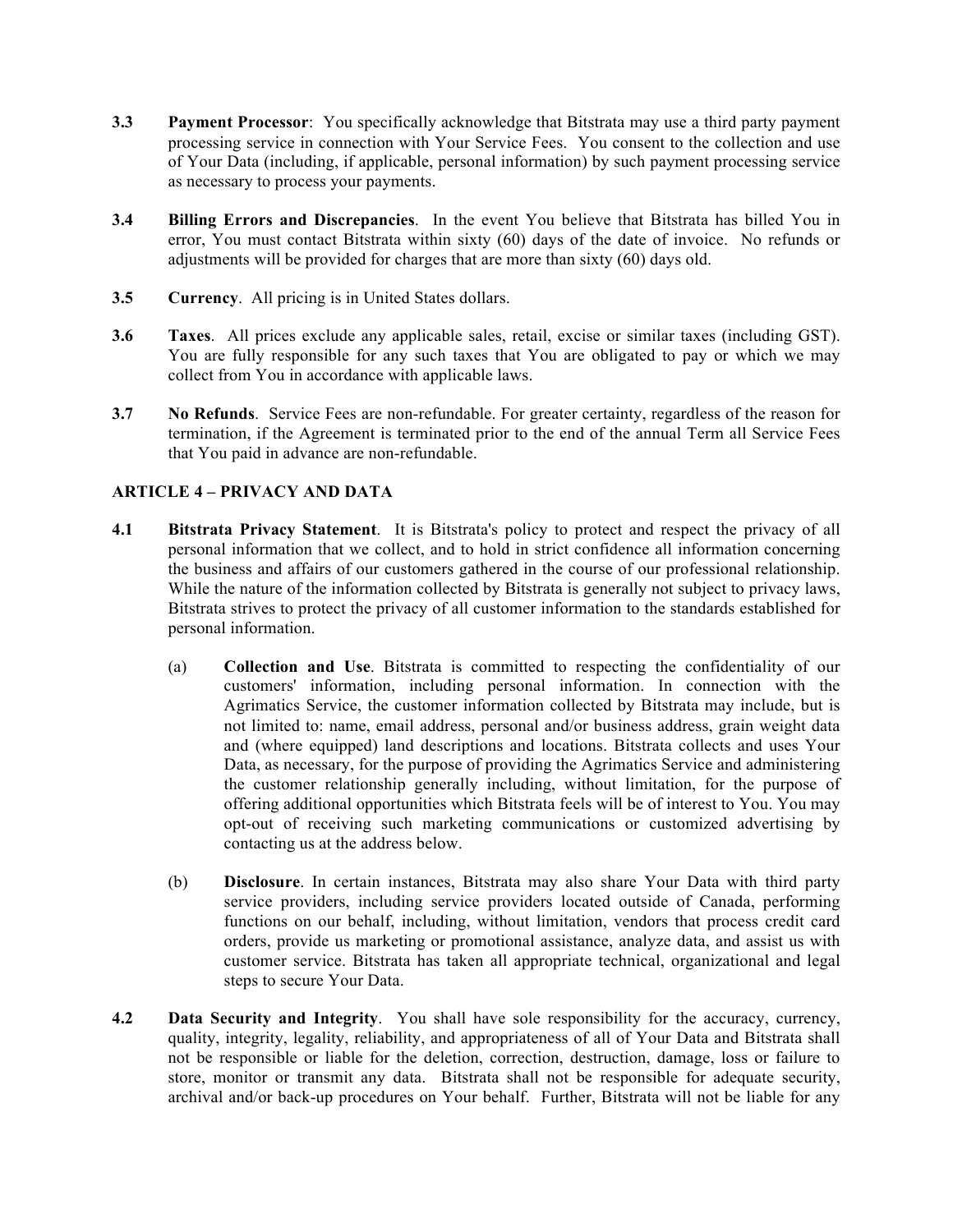type of communication or data, or the accuracy or sufficiency of the content thereof, which is uploaded or downloaded through Your access or use the Agrimatics Service.

## **ARTICLE 5 – YOUR ACCOUNT**

- **5.1 User ID and Password**. During the term of this Agreement, You shall adopt a user ID and password in order to use the Agrimatics Service (the "Login Information"). You are solely responsible for maintaining the confidentiality of Your Login Information and agree to use commercially reasonable efforts: (i) to protect the security of Your Login Information; (ii) not to permit individuals other than employees or contractors approved by You to use the Login Information to gain access to the Agrimatics Service; (iii) not to disclose any Login Information to any person except on a need-to-know basis; and (iv) to ensure that employees or contractors approved to access the Agrimatics Service on Your behalf do so only in connection with Your business purposes.
- **5.2 Your Responsibilities**. By using Your Account, you agree to:
	- (a) use the Agrimatics Service solely for lawful purposes and not to utilize the Agrimatics Service, or any resulting Agrimatics Data, for fraudulent or illegal purposes;
	- (b) follow safe and secure computing practices with respect to any device with which You access Your Account; and
	- (c) immediately notify Bitstrata of any loss, unauthorized disclosure or actual or suspected unauthorized use of Your Account.

#### **ARTICLE 6 – INTELLECTUAL PROPERTY RIGHTS**

- **6.1 All Rights Reserved**. Bitstrata owns and shall own all right, title and interest, in and to (i) Agrimatics and all trade names, trade-marks, and service marks used in connection with the Agrimatics Service; and (ii) Aggregated Data (collectively, "Bitstrata IP"). Nothing in this Agreement transfers any such IP Rights to, or vests any such IP Rights, in You or any user. You are only entitled to the limited licensed use of the Bitstrata IP granted to You in this Agreement.
- **6.2 License to Use Your Information**. You shall own: (i) all documents, data, files, records and other information related to Your business; (ii) all right, title and interest in and to Your Data, provided that, to the extent required to provide the Agrimatics Service, You grant to Bitstrata, with the exception of personal information, a perpetual, unlimited, irrevocable, royalty-free, worldwide, non-exclusive, transferable license permitting Bitstrata to collect, use, reproduce, adapt, modify, copy, run, bundle, create derivative works of, transmit, display and distribute Your Data for such purposes which include, without limitation, compiling and distributing Aggregated Data to third parties. Bitstrata may access Your Account, including Your Data, to respond to service or technical problems or as stated in this Agreement. Bitstrata will not monitor, edit, or disclose any information regarding Your Account, including any of Your Data, except in accordance with this Agreement, applicable laws or at the direction of legal authorities.
- **6.3 Aggregated Data**. By entering into this Agreement, You grant Bitstrata a perpetual, irrevocable, royalty-free, worldwide, unlimited, non-exclusive and transferable license to use Your Data for the preparation of Aggregated Data, which may be used by Bitstrata for any purpose, including to improve the delivery of the Agrimatics Service. Bitstrata reserves the right to release or sell such Aggregated Data to third parties.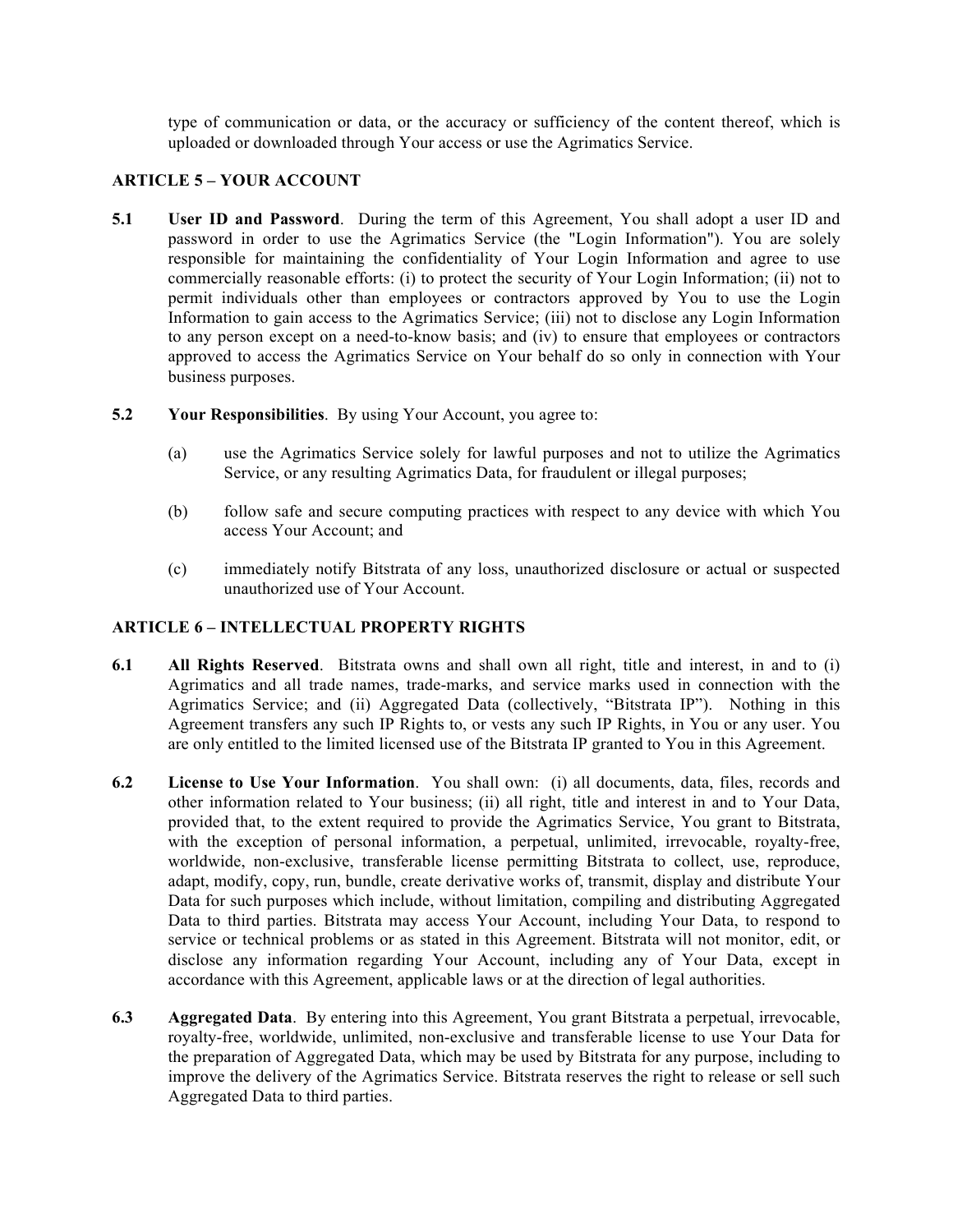## **ARTICLE 7 – TERM AND TERMINATION**

- **7.1 Term**. Unless sooner terminated as provided below, this Agreement shall commence on the date You accept this Agreement by clicking the "I Accept" button and continue for successive automatically renewable one (1) year terms, unless otherwise agreed upon by the parties (the "Term").
- **7.2 Termination by Bitstrata**. Notwithstanding Section 7.1 above, Bitstrata may, in its sole discretion, terminate or suspend the Agrimatics Service or this Agreement at any time for any reason by providing You with thirty (30) days' prior written notice to the email account that You submitted in connection with Your membership. Bitstrata may terminate the Agrimatics Service or this Agreement immediately upon the occurrence of any of the following:
	- (a) Your failure to pay any amount when due;
	- (b) Your breach of any material term of this Agreement; or
	- (c) Your involvement in any activity likely to undermine the business or reputation of Bitstrata or the usability, functionality or performance of the Agrimatics Service.
- **7.3 Consequences of Termination**. Upon termination of this Agreement for any reason whatsoever, Bitstrata will de-activate Your Account and Login Information and provide You with a copy of Your Data and/or all data input by You in connection with the terminated Account for the Agrimatics Service.

## **ARTICLE 8 – WARRANTY AND DISCLAIMER**

- **8.1 GENERAL WARRANTY DISCLAIMER**. OTHER THAN AS EXPRESSLY SET FORTH IN THIS AGREEMENT, BITSTRATA MAKES NO REPRESENTATIONS, WARRANTIES OR COVENANTS TO ANY PERSON OR ENTITY WITH RESPECT TO THE AGRIMATICS SERVICE. EXCEPT AS SET FORTH ABOVE, THE AGRIMATICS SERVICE IS PROVIDED ON AN "AS-IS" AND "AS AVAILABLE" BASIS. YOU ARE SOLELY RESPONSIBLE FOR ALL DATA AND INFORMATION WHICH HAS BEEN ENTERED, REMOVED OR USED IN CONNECTION WITH YOUR USER ID AND ACCOUNT. BITSTRATA DOES NOT GIVE ANY WARRANTIES, GUARANTEES, REPRESENTATIONS OR CONDITIONS, WHETHER EXPRESS, IMPLIED, STATUTORY OR OTHERWISE (INCLUDING, WITHOUT LIMITATION: ANY IMPLIED WARRANTY OF MERCHANTABILITY; FUNCTIONALITY OF THE AGRIMATICS SERVICE OR SOFTWARE; THE USER INTERFACE; FITNESS FOR A PARTICULAR PURPOSE, INCLUDING THE ACCURATE WEIGHING OF GRAIN; ACCURACY OF DATA; COMPLIANCE WITH ANY DESCRIPTION; OR NON-INFRINGEMENT OF THIRD PARTY RIGHTS) WITH RESPECT TO ANY AGRIMATICS SERVICE AND ALL SUCH WARRANTIES ARE HEREBY DISCLAIMED TO THE MAXIMUM EXTENT PERMITTED BY APPLICABLE LAW.
- **8.2 NO WARRANTY OF SERVICE AVAILABILITY**. BITSTRATA DOES NOT GUARANTEE THE ACCURACY OR TIMELINESS OF INFORMATION AND/OR DATA (INCLUDING, WITHOUT LIMITATION, AGRIMATICS DATA) AVAILABLE OR ACCESSIBLE THROUGH USE OF THE AGRIMATICS SERVICE NOR THAT THE AGRIMATICS SERVICE MAY BE PROVIDED WITHOUT INTERRUPTION OR ERROR FREE. BITSTRATA DOES NOT WARRANT THAT IT WILL BE ABLE TO CORRECT ALL REPORTED DEFECTS IN THE AGRIMATICS SERVICE. BITSTRATA DOES NOT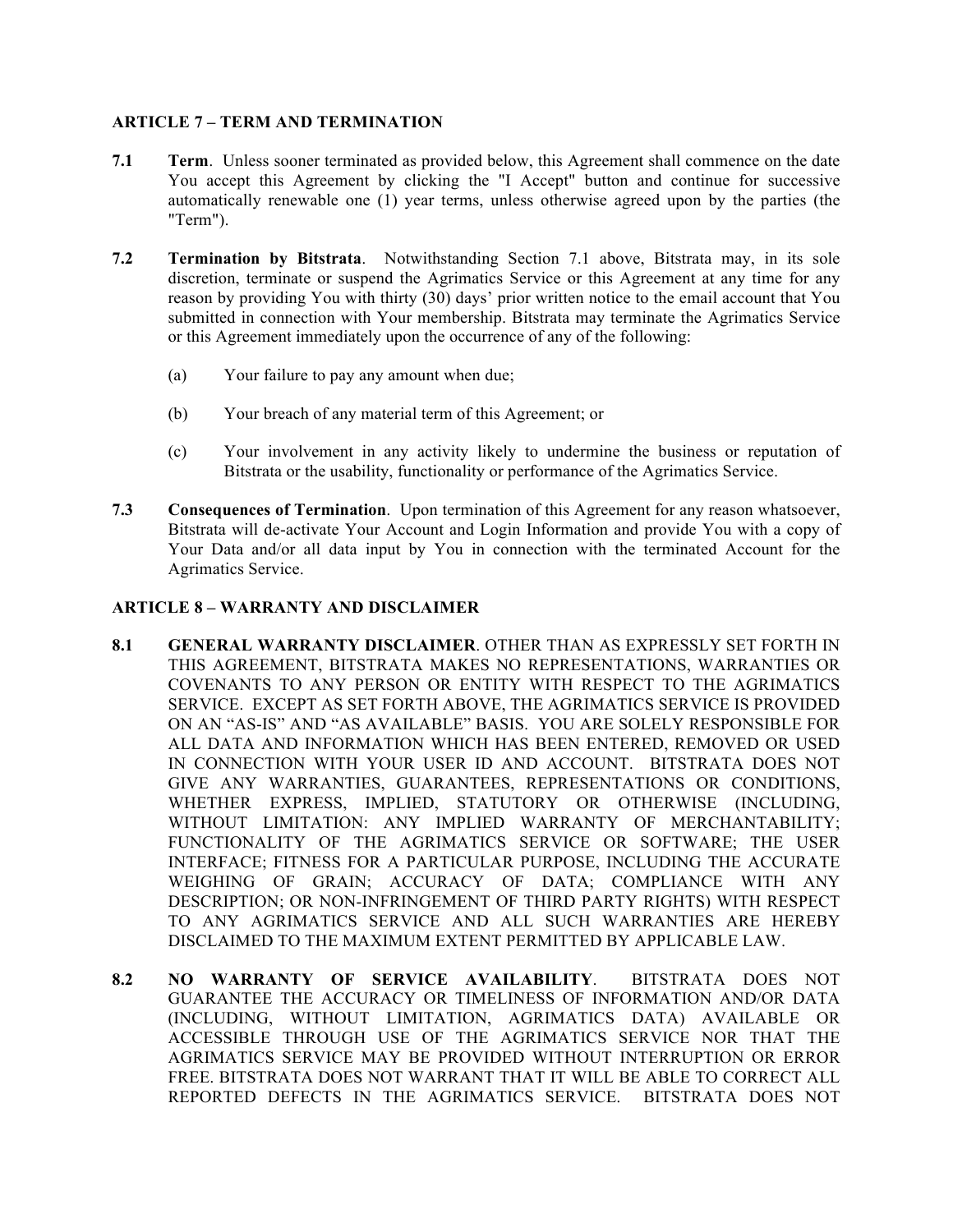GUARANTEE THAT THE AGRIMATICS SERVICE AND ACCESS TO YOUR ACCOUNT WILL ALWAYS FUNCTION WITHOUT DISRUPTIONS OR DELAY. SINCE THE AGRIMATICS SERVICE MAY OR WILL BE FACILITATED AND/OR TRANSMITTED THROUGH PUBLIC INTERNET LINES, COMMUNICATIONS NETWORKS AND PUBLIC AND/OR PRIVATE SWITCHED TELEPHONY NETWORK(S) (AS THE CASE MAY BE), YOU UNDERSTAND THAT THERE MAY BE SERVICE DISRUPTIONS OR OUTAGES.

#### **ARTICLE 9 – LIMITATION OF LIABILITY AND INDEMNITY**

- **9.1 LIABILITY EXCLUSION**. TO THE MAXIMUM EXTENT PERMITTED BY APPLICABLE LAW, BITSTRATA SHALL NOT BE LIABLE TO YOU OR ANY THIRD PARTY FOR ANY DIRECT (EXCEPT AS PROVIDED IN SECTION 9.2 BELOW) INDIRECT, SPECIAL, INCIDENTAL, PUNITIVE, OR CONSEQUENTIAL DAMAGES WHATSOEVER OR FOR ANY LOSS OF PROFIT, LOSS OF BUSINESS, USE OR DATA, LOSS OF REVENUE, LOSS OF REPUTATION OR GOODWILL, LOSS OF CONFIDENTIAL OR OTHER INFORMATION, BUSINESS INTERRUPTION OR OTHER KIND OF INDIRECT, SPECIAL, INCIDENTAL OR CONSEQUENTIAL DAMAGES OF ANY KIND, EVEN IF ADVISED OF THE POSSIBILITY OF SUCH LOSS, OR FOR ANY INJURY OR LOSS OF LIFE ARISING OUT OF OR IN ANY WAY RELATED TO THIS AGREEMENT, YOUR ACCOUNT OR YOUR USE OF OR INABILITY TO USE, THE AGRIMATICS SERVICE. THIS EXCLUSION INCLUDES ANY LIABILITY THAT MAY ARISE OUT OF THIRD PARTY CLAIMS AGAINST YOU OR BITSTRATA.
- **9.2 MAXIMUM LIABILITY**. NOTWITHSTANDING SECTION 9.1 ABOVE, THE AGGREGATE LIABILITY OF BITSTRATA FOR ALL CLAIMS OF ANY KIND WHETHER BASED IN CONTRACT, INDEMNITY, WARRANTY, TORT (INCLUDING NEGLIGENCE), STRICT LIABILITY OR OTHERWISE, FOR ALL LOSSES OR DAMAGES ARISING OUT OF, OR RESULTING IN CONNECTION WITH THIS AGREEMENT, FROM THE PERFORMANCE OR BREACH THEREOF, OR FROM THE PROVISION OF THE AGRIMATICS SERVICE, WILL IN NO CASE EXCEED THE AMOUNT, IF ANY, PAID BY YOU UNDER THIS AGREEMENT TO ACCESS THE AGRIMATICS SERVICE IN THE YEAR IN WHICH THE CLAIM AROSE.
- **9.3 Indemnity**. You hereby agree to defend, indemnify, and hold harmless Bitstrata, its officers, directors, assigns, and service providers and their respective successors and assigns, from and against any and all claims and all costs, liabilities and expenses (including, without limitation, reasonable legal fees) arising out of or relating to Your use of the Agrimatics Service, Account, or Login Information.

### **ARTICLE 10 – GENERAL**

- **10.1 Assignment Prohibited**. You may not assign the whole or any part of this Agreement or the rights granted hereunder without the prior written consent of Bitstrata. Notwithstanding the foregoing, Bitstrata may, at its sole discretion, assign this Agreement or any of its rights hereunder to any third party, without giving prior notice.
- **10.2 Severability**. Each provision of this Agreement is intended to be severable and if any provision is determined by a court of competent jurisdiction to be illegal, invalid or unenforceable for any reason whatsoever, such provision shall be severed from this Agreement and will not affect the legality or validity or enforceability of the remainder of this Agreement or any other provision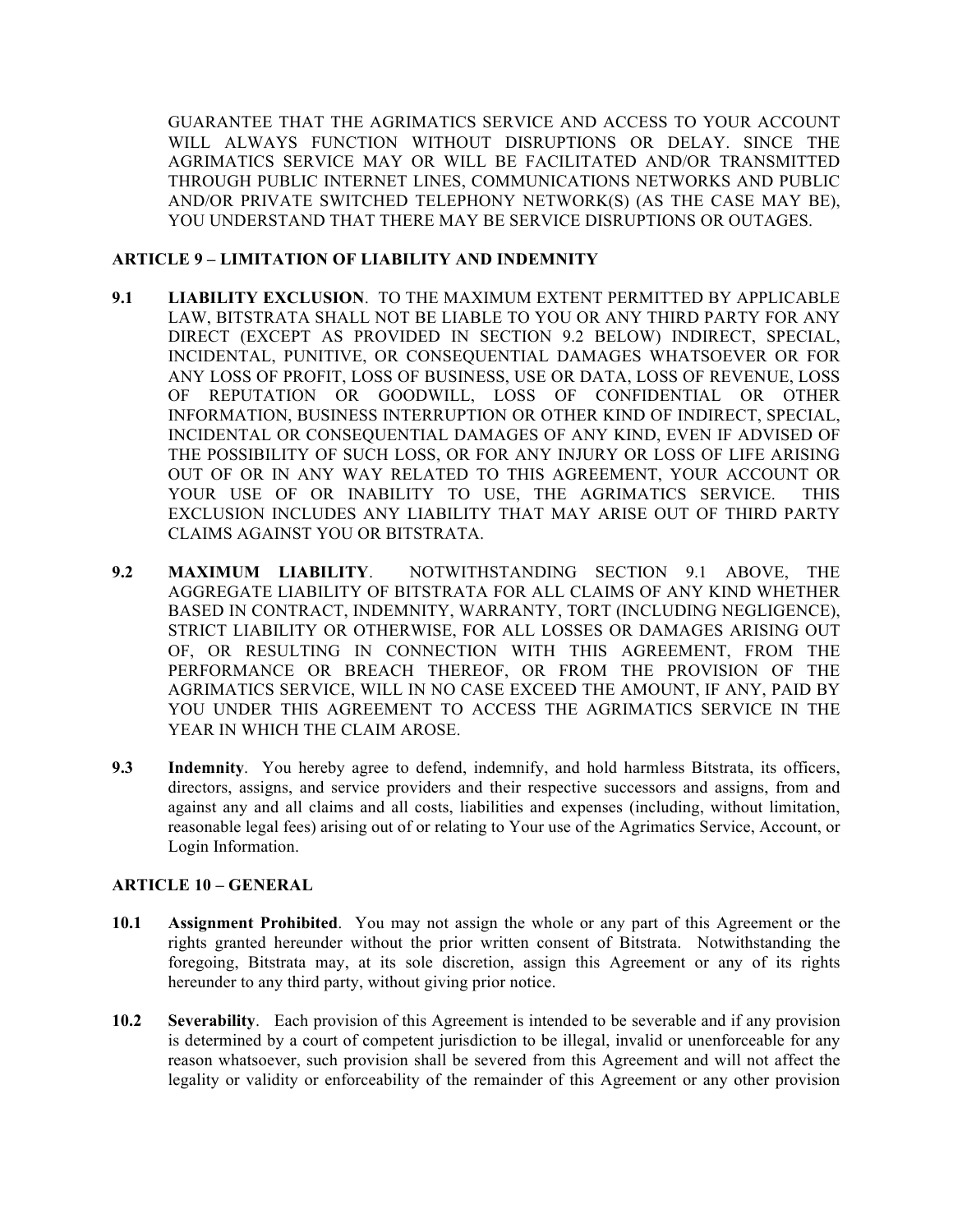hereof and the Agreement shall be construed, as nearly as possible, to reflect the intentions of the severed provision(s) to the extent possible under applicable law.

- **10.3 Waiver**. No delay on the part of Bitstrata in exercising any right, power or privilege hereunder shall operate as a waiver thereof, nor preclude any other or further exercise thereof or the exercise of any other right, power or privilege hereunder.
- **10.4 Governing Law and Jurisdiction**. This Agreement and any transactions contemplated by this Agreement shall in all respects, be construed according to, and the rights and liabilities of the parties hereto shall in all respects be governed exclusively by, the laws of the Province of Saskatchewan, Canada without reference to the principles of conflicts of law. You irrevocably submit and attorn to the exclusive jurisdiction of the courts of the Province of Saskatchewan, Canada with respect to any adjudication of rights hereunder, without regard to its conflict of laws provisions. To the extent permitted by applicable law, You agree to waive any right You may have to: (i) trial by jury; and (ii) commence or participate in any class action against Bitstrata related to the Bitstrata Service or this Agreement and, where applicable, You also agree to opt out of any class proceedings against Bitstrata.
- **10.5 Enurement**. This Agreement shall enure to the benefit of and be binding upon You and Bitstrata and each party's successors and permitted assigns.
- **10.6 Entire Agreement**. This Agreement constitutes the entire agreement between the parties hereto and supersedes all other prior agreements, representations, warranties, statements, promises, information, arrangements and understandings, whether oral or written, express or implied, with respect to the subject matter hereof.
- **10.7 Notices**. All notices, requests and other communications required or permitted to be given under this Agreement except those specifically permitted to be given by e-mail or posted using the Agrimatics Service, must be in writing, and must be mailed by registered or certified mail, postage prepaid and return receipt requested, or delivered by express mail, private courier or facsimile to the party to whom such notice is required or permitted to be given. Any such notice will be considered to have been given when received, or if mailed, five business days after it was mailed, as evidenced by the postmark. Your mailing address or electronic mail address for notice shall be the address You provided to Bitstrata in association with Your Account. You are solely responsible for keeping Your Account contact information current.
- **10.8 Contact Bitstrata**. For further information about Bitstrata's privacy practices or to make a request for access to personal information, please contact Bitstrata at the following address:

Bitstrata Systems Inc. 400-15 Innovation Blvd Saskatoon SK S7N 2X8 1-888-241-7216 info@bitstrata.com

#### **ACKNOWLEDGEMENT**

## **BY CLICKING "I ACCEPT" YOU ACKNOWLEDGE THAT YOU HAVE READ THIS AGREEMENT, UNDERSTAND IT, AND HAVE HAD AN OPPORTUNITY TO SEEK INDEPENDENT LEGAL ADVICE PRIOR TO AGREEING TO IT. IN CONSIDERATION OF**